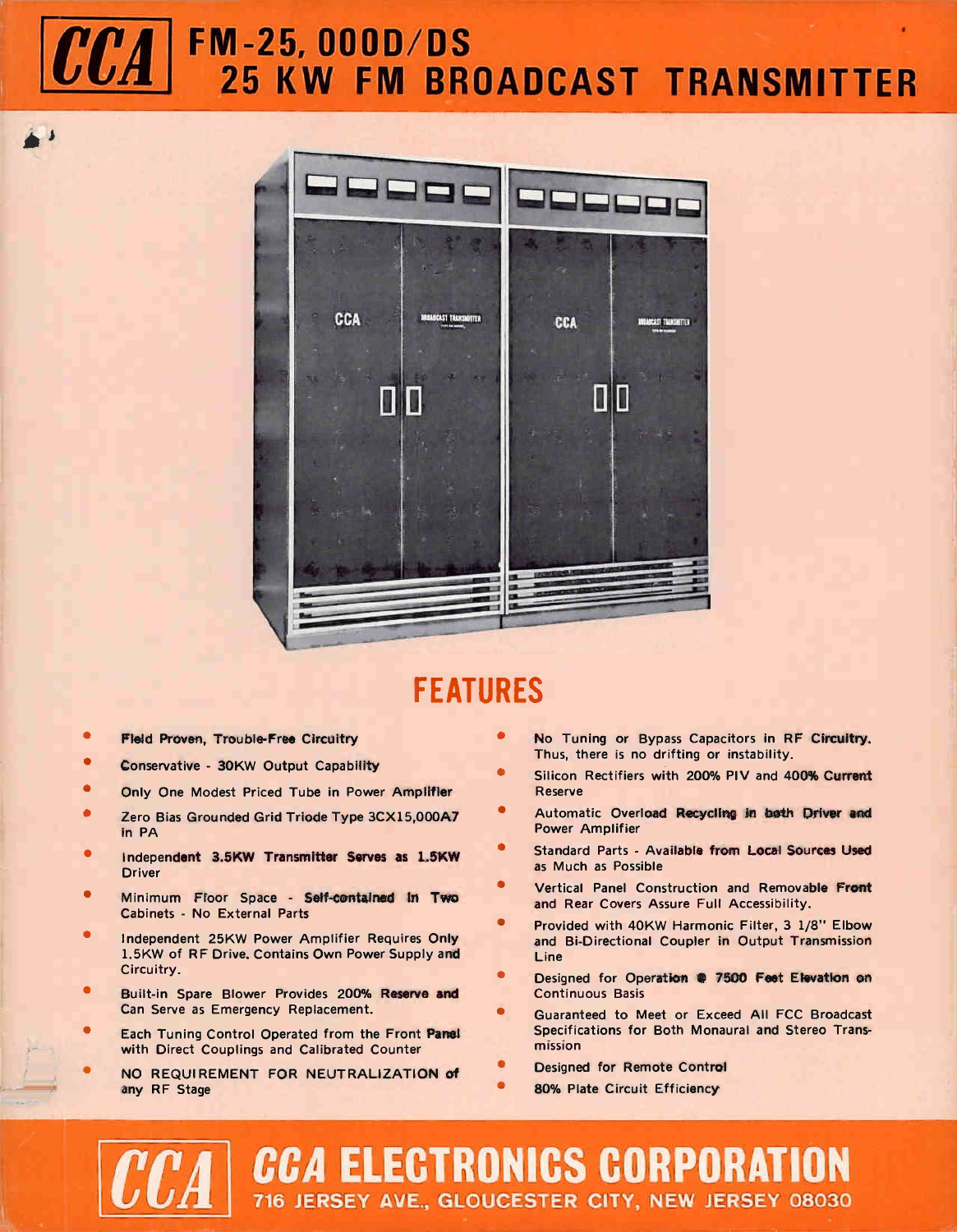

#### FRONT VIEW, DOORS REMOVED

#### APPLICATION

The CCA FM-25,000D/DS 25KW FM Broadcast Transmitter is designed to provide the FM broadcast industry with a super reliable high power transmitter which, in combination with an appropriate antenna, can achieve substantial radiated power. In the past, broadcasters have had to use extremely high gain antennas or parallel combinations of transmitter in order to achieve their desired radiated power. The CCA FM-25,000D/DS permits stations with 50KW ERP requirements in both horizontal and vertical planes to achieve their levels with only 4 or, in some cases, 5 bays of circularly polarized antennas. For stations with 100KW ERP in both planes, 8 to 10 bays would be required. Where only horizontal polarization is required, half the number of bays are required. (For example, 50KW ERP horizontal only requires only the CCA FM-25,000D/DS and a 2- or 3-bay horizontally polarized antenna.)

It should be noted, that although the transmitter can conservatively produce 30KW, it is rated at a nominal 25KW output. Thus, it can be operated by remote control in conformance with FCC regulations.

#### MECHANICAL DESCRIPTION

The CCA FM-25,000D/DS transmitter consists of two medium-sized cabinets interconnected by means of a 1 5/8" rigid or flexible coaxial cable. The two cabinets are essentially independent of each other, and thus there is no insistence on any particular placement of cabinets. Normally, however, the cabinets are placed adjacent to each other with the amplifier cabinet located to the left of the independent transmitter. Both cabinets are 76" high by 34" deep, but the amplifier cabinet is 4" wider (38",) than the driver (34".) The transmitter is supplied with a 3 1/8" elbow, 40KW harmonic filter and 3 1/8" directional coupler. These units are mounted externally to the transmitter in series with the output transmission line. Their positions are not critical, but they are normally positioned as illustrated in the "cabinet layout" on the rear of this folder.

## ELECTRICAL DESCRIPTION

(1) ONE 3CX15,000A7, ZERO BIAS TRIODE IN POWER AMPLIFIER: The simplicity and reliability of the CCA FM-25,000D/DS is exemplified by the rugged, comparatively inexpensive power amplifier tube. The 3CX15,000A7 is a high gain triode which is operated in a grounded grid configuration in which its control grid is connected directly to D. C. ground.

There is no requirement for any bias supply since this tube cannot over-dissipate even under the condition of full plate voltage and no RF drive.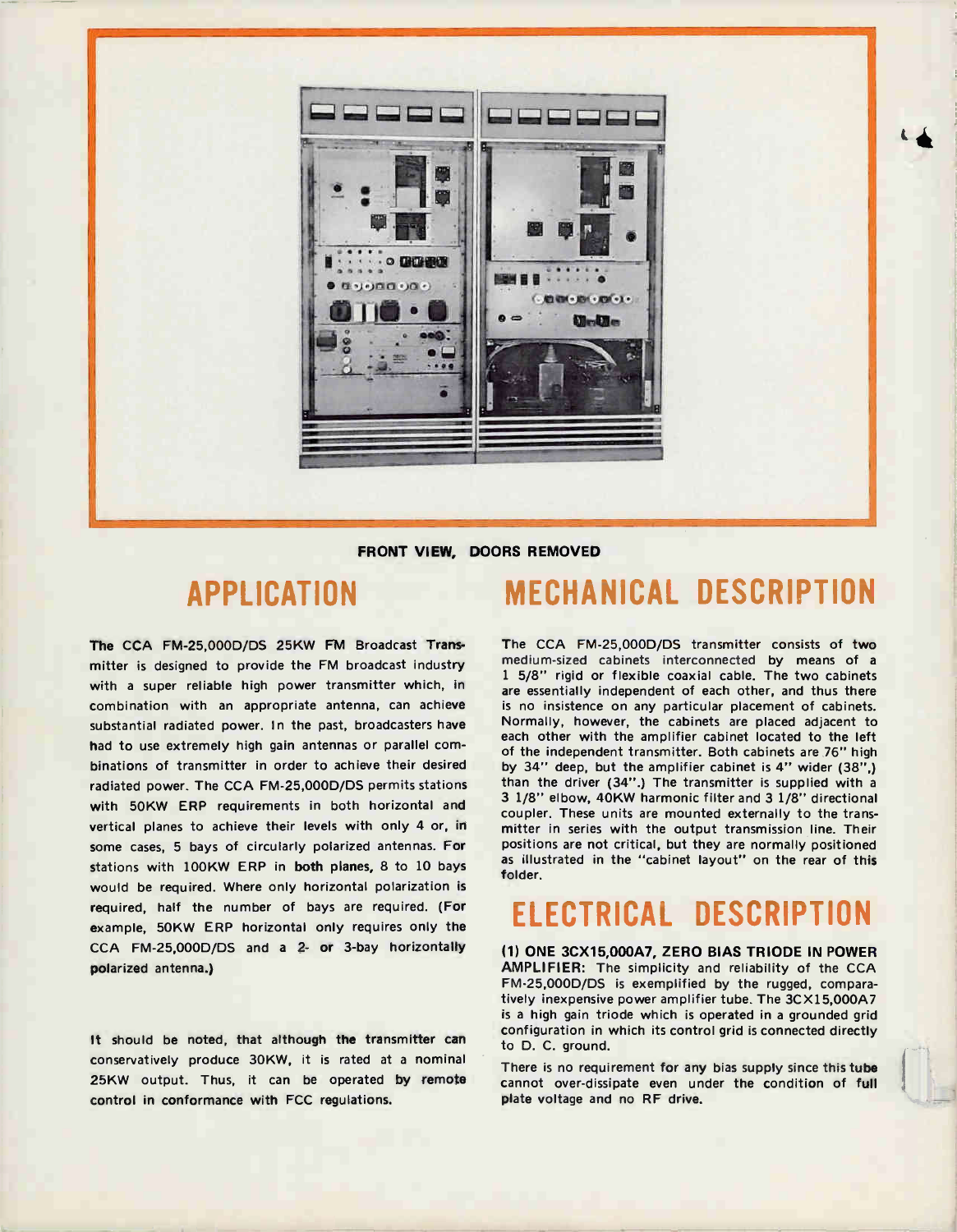

REAR VIEW

NO NEUTRALIZATION OF ANY RF STAGE: All the power tubes used in the CCA FM-25,000D/DS are either UHF tetrode or VHF, zero bias triodes operated in a grounded grid configuration. This arrangement assures perfect isolation between input and output circuits and no neutralization is required.

INDEPENDENT 3.5KW DRIVER: The CCA FM-25,000D/DS incorporates a substantial driver - the fieldproven CCA FM-3000DS, 3.5KW FM Broadcast Transmitter. This unit, when used as a driver only, produces 1.5KW when driving the amplifier to 25KW output. With the introduction of a coaxial relay between cabinets, this driver can serve as an independent stand-by transmitter for emergency operation.

DEPENDABLE, DIRECT FM EXCITER: The CCA FM-25,000DS incorporates the FM-10DS, FCC type accepted exciter. This exciter represents the optimum features of solid state and vacuum tube components. Solid state circuitry are used in all low level, frequency determining, AFC and modulation circuitry. Three (3) dependable tubes are used in the RF power circuits. Details are available in individual catalog sheet.

CONSERVATIVE 25KW POWER OUTPUT: The CCA FM-25,000D/DS has reserve power to spare! By simply increasing the RF drive (normally operates at reduced output,) the transmitter can easily produce 30KW output power with only 35KW power input.

#### TECHNICAL SPECIFICATIONS

| Power Output Capability 30KW                      |
|---------------------------------------------------|
| Frequency Range  50-150 MHz                       |
|                                                   |
| RF Output Impedance  50 ohms                      |
|                                                   |
| AF Input Impedance 150/600 ohms                   |
| AF input Level @ 100% Mod.  +10 dbm Max.          |
| AF Response (with 75 us pre-emphasis)             |
| 50- 15,000 Hz (phase) (Mono)  ±1 db               |
| 30- 15,000 Hz (direct FM) (Mono) ±1 db            |
| AF Distortion (Maximum)  0.5%                     |
|                                                   |
| Noise (below $100\%$ Mod.)  -65 db                |
|                                                   |
|                                                   |
|                                                   |
| Power Consumption (Approx.) 35KW                  |
| Net Dimensions (W x H x D) inches 33" x 76" x 68" |
| Gross Cubage Cu. Ft. 220 Cu. Ft.                  |
|                                                   |
|                                                   |
| Harmonic Level (below carrier) - 80 db            |